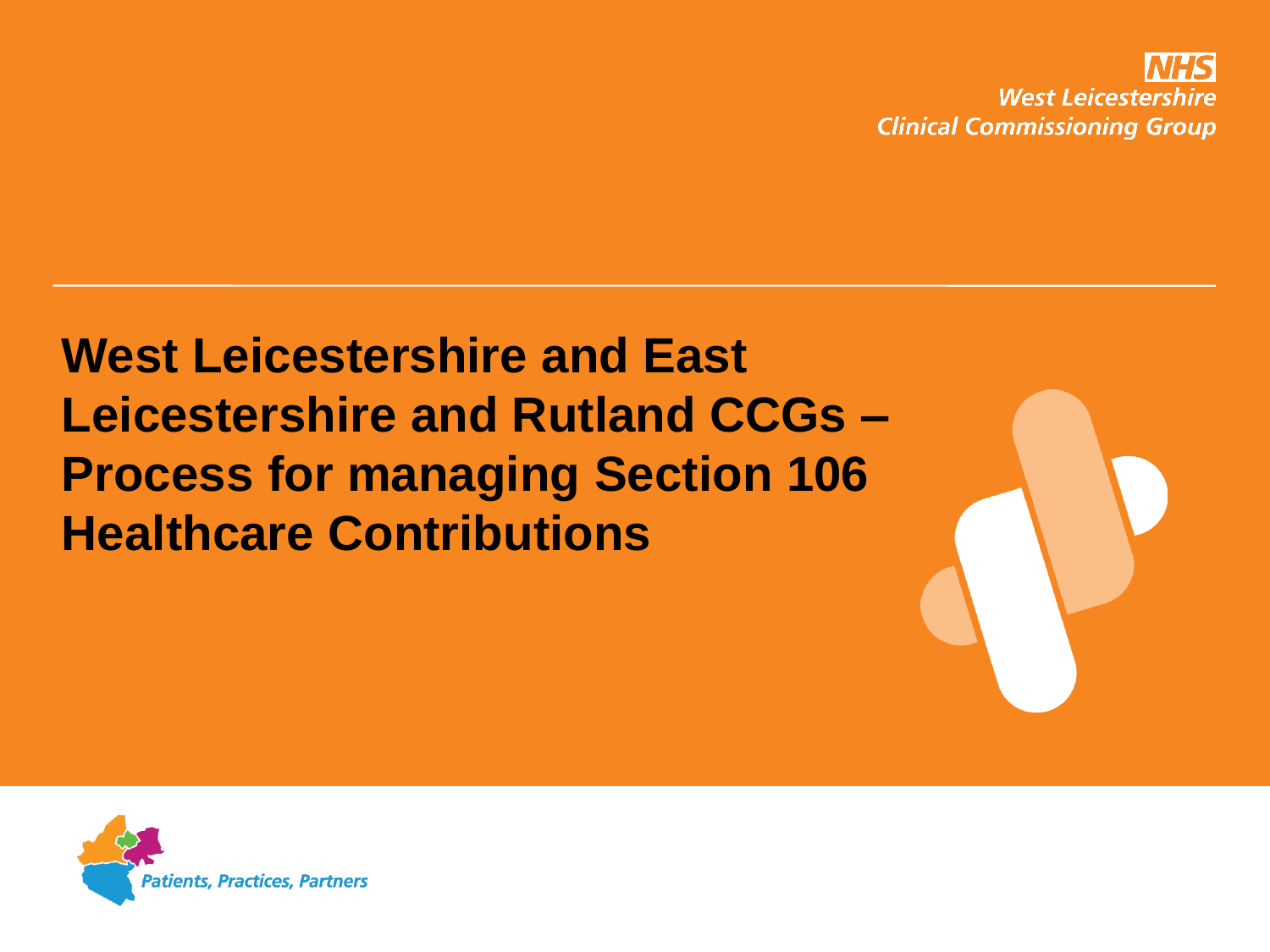#### **CCG Responsibility: Primary Care Premises**

- NHS England held the remit of management of primary care estates and facilitation of S106 contributions until January 2016.
- Under co-commissioning delegation this responsibility now sits with the CCGs;
- The CCGs maintain close links with NHS England and are building effective working relationships with the Borough Council Teams across our area meeting regularly to discuss and influence plans.



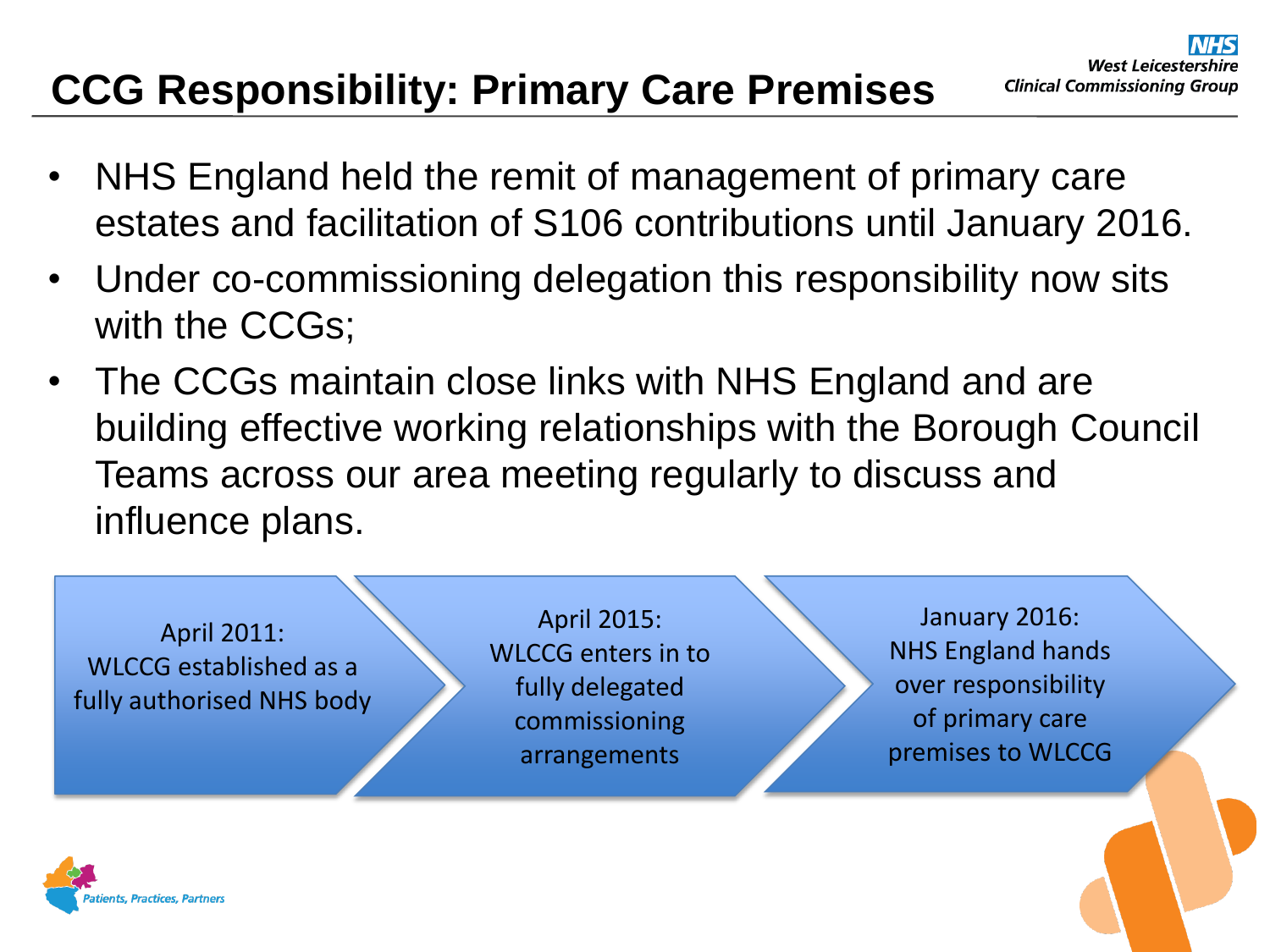## **Primary Care Premises Funding (NHS)**

- Moratorium on capital investment in to primary care premises since 2009
- National capital funds became available through the NHS in 2015/16 to support premises developments and improvements
- GP Forward View established Estates and Technology Transformation Fund to improve primary care premises
- CCGs prioritised practice schemes under ETTF and submitted bids against this June 2016 funding



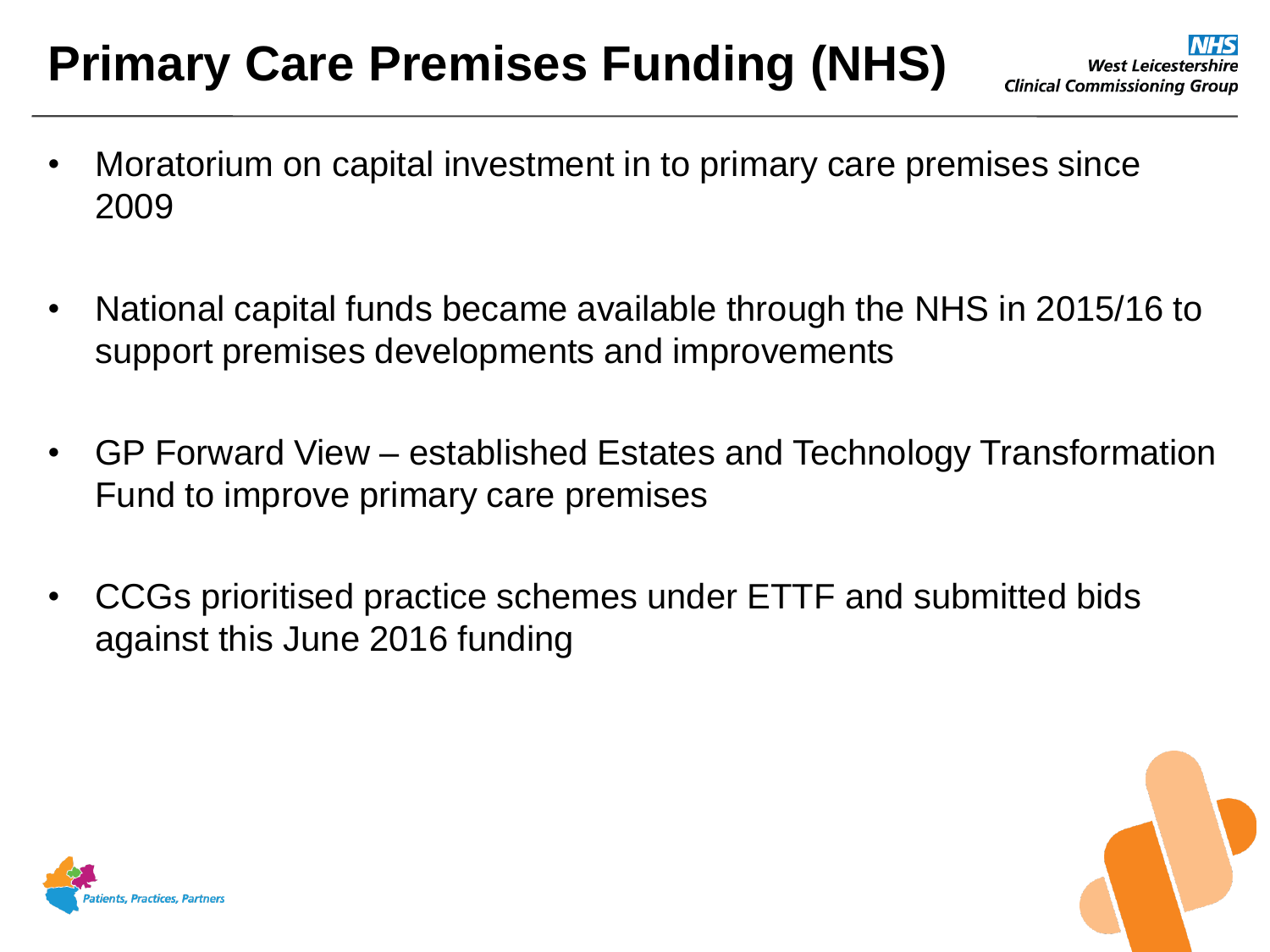# ELR / WL CCG Aims

- To engage more closely with council planners on future strategy for planned growth across our area;
- To work with our general practices to maximise S106 requested and spent to the benefit of patients within the CCG area;
- Closer working and consistency across CCGs in line with STP aims

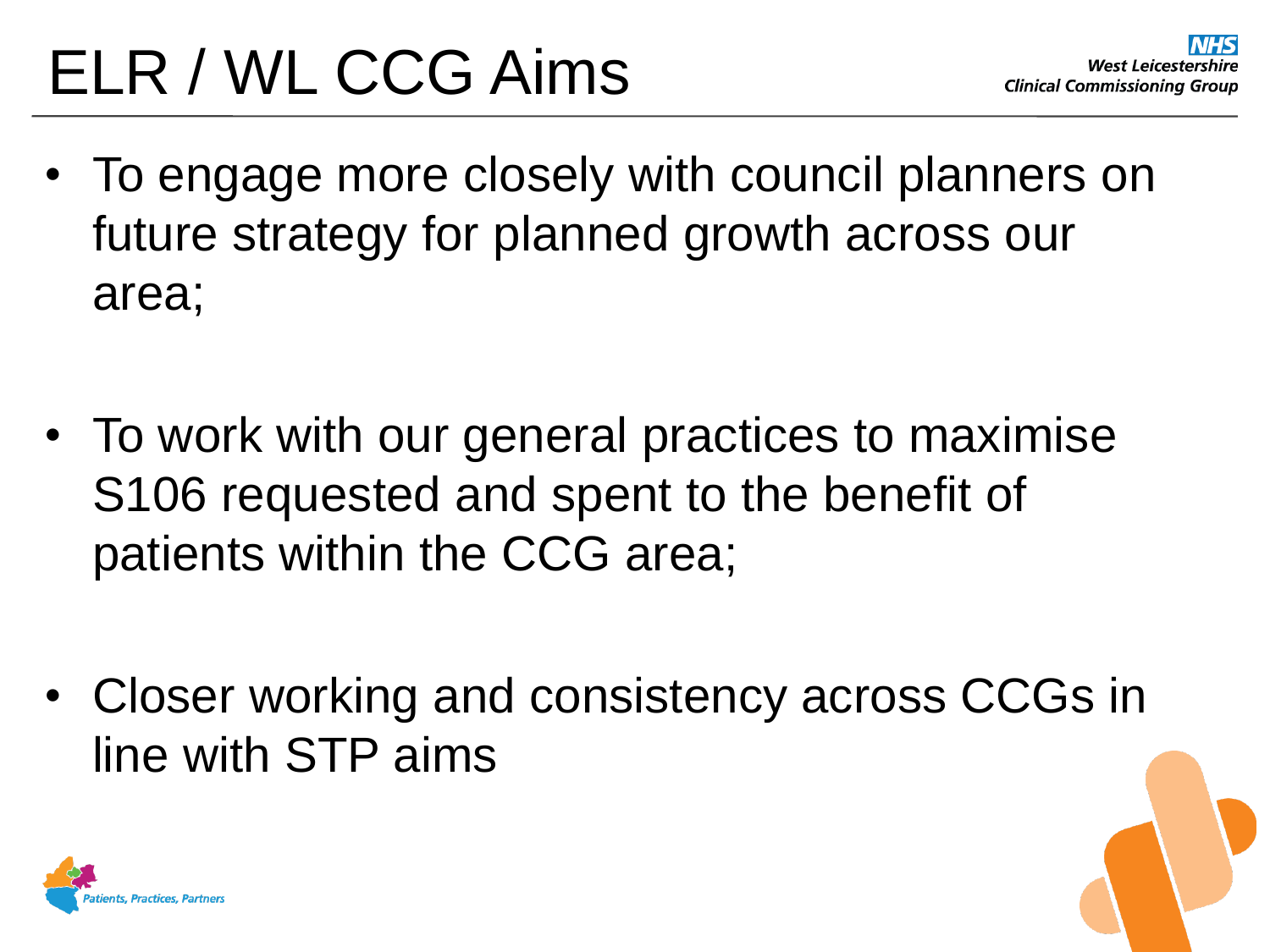## **Planning applications and Section 106**

- The CCG review the detail of any proposed development and assess the potential impact of the increased population on local healthcare services.
- Following consultation with identified practices, the CCG will respond. Our response may:
	- Recommend refusal on the grounds of insufficient healthcare capacity in the area (we would also request S106 if subsequently the application is approved).

or

– Request a Section 106 healthcare contribution to increase clinical capacity to meet the demand of the proposed increased population.



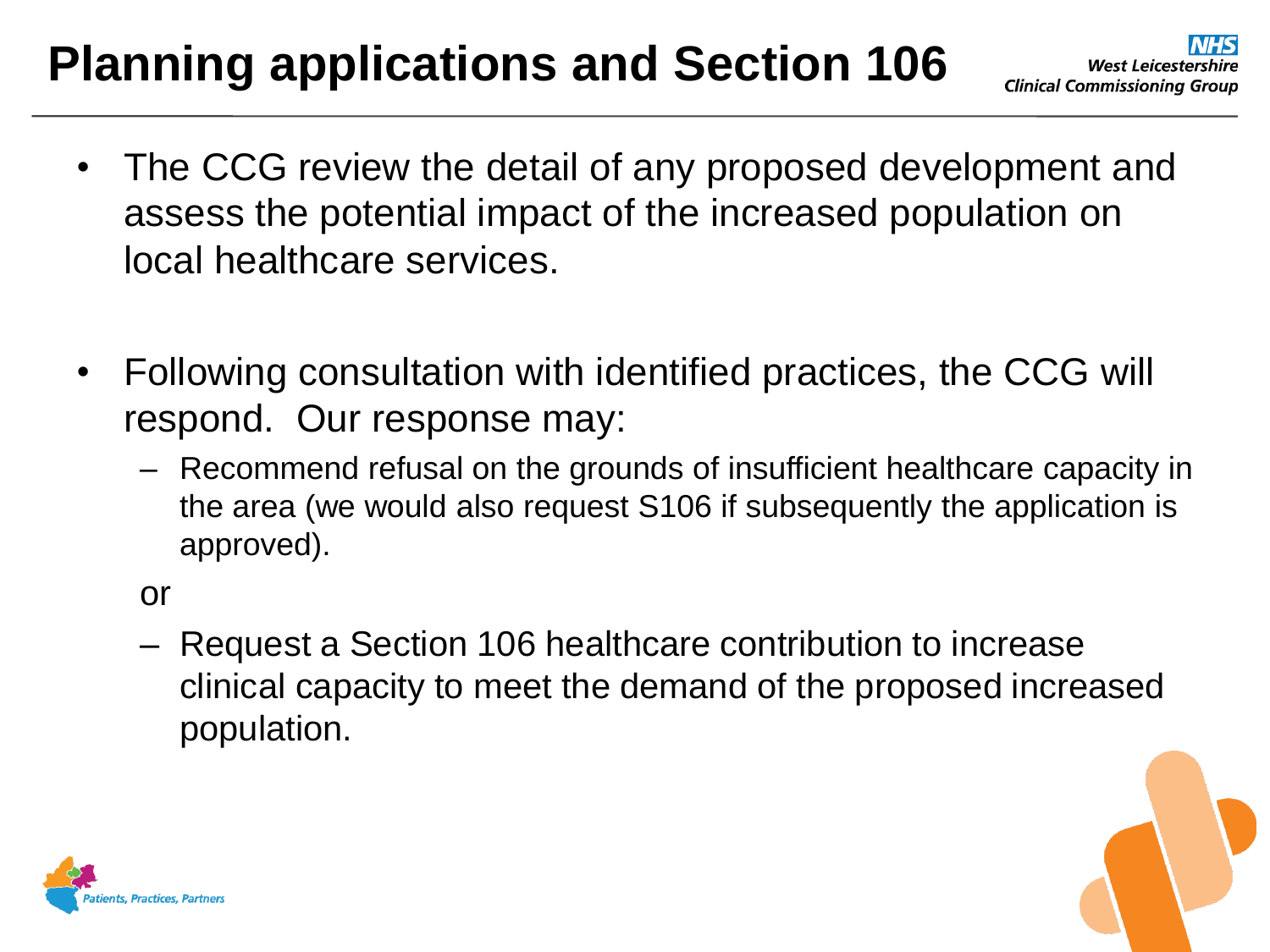#### **Methodology for allocating practices and applying for healthcare contributions**

#### **CCG methodology takes in to account:**

- General practice boundaries (n.b: not always the closest surgery);
- Size of the proposed housing development;
- Current practice capacity/resilience;
- Commitment in principle from the practice;
- Existing S106 agreements;

#### **Trigger for seeking contributions**

• >10 dwellings

**Ints. Practices. Partners** 

• Consideration of 'pooling' (as per CIL regulations)

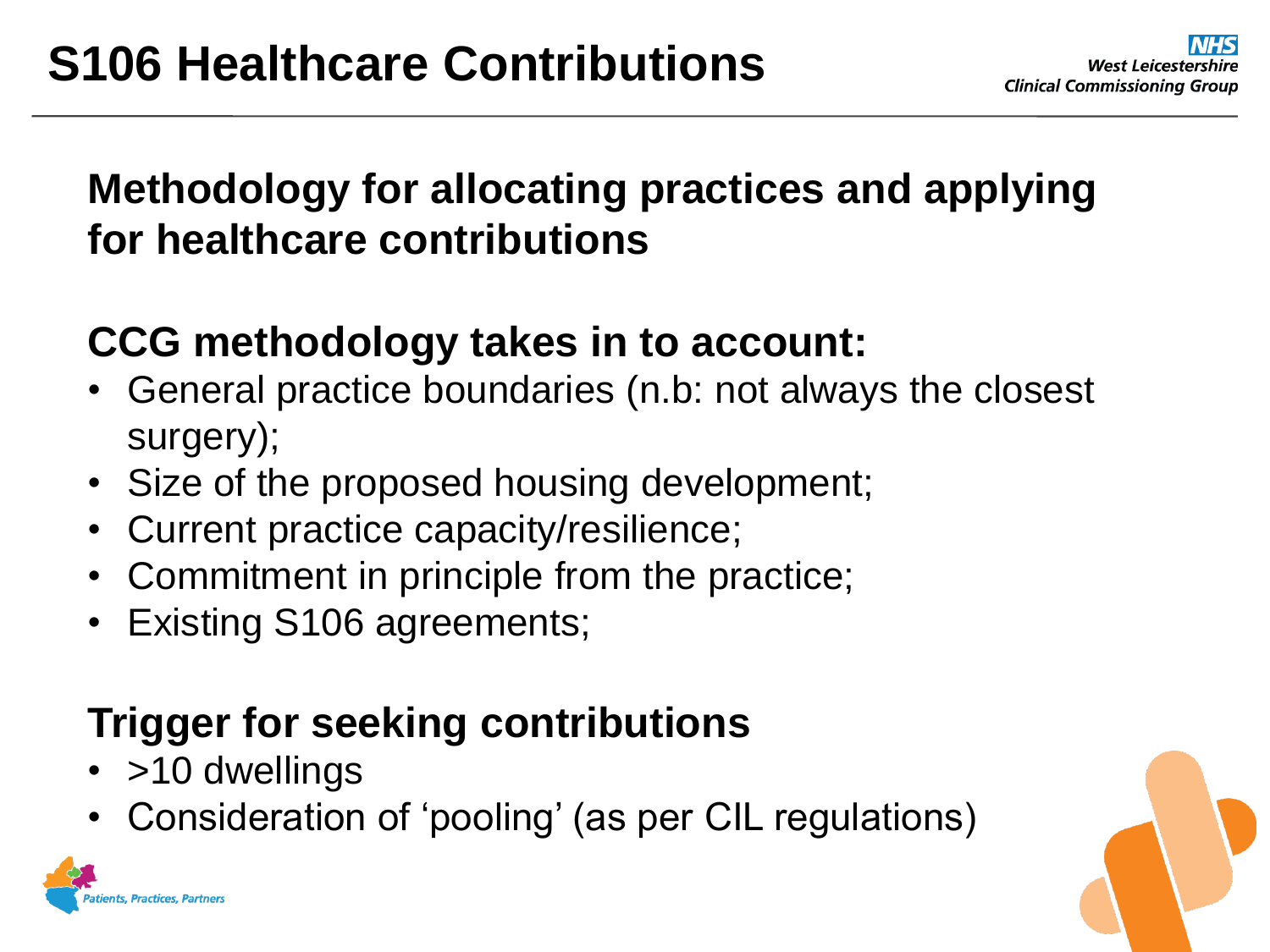- ELRCCG have secured £1.6 million S106 funding from Blaby County Council and £306k from Harborough District, Charnwood Borough and Melton Borough Councils.
- 4 larger sums of S106 funding have been allocated to Countesthorpe Health Centre, Hazelmere Medical Centre, Forest House, The Limes Medical Centre, Wycliffe and Masharani 3 practices will be using the funding for extensions to current premises and 1 for general refurbishments.
- Other smaller amounts secured are being used for improved access for patients, flooring and refurbishments.

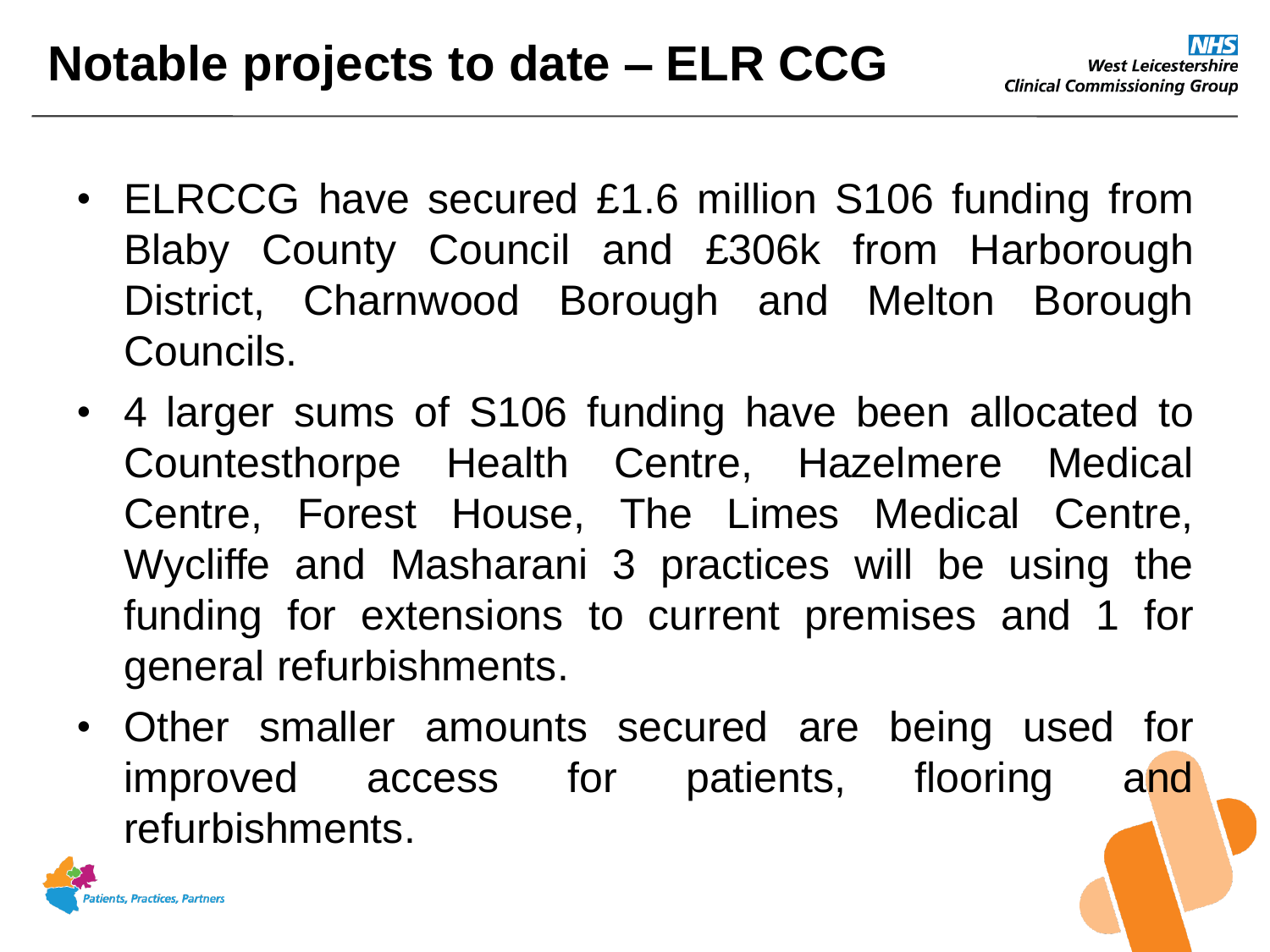- Fully funded extension to Castle Donington Surgery, significant increasing consultation space
- Extension of Pinfold Gate practice into old Loughborough Walk in Centre
- Extension at Manor House Surgery, Belton
- Purchase of clinical equipment for practices to use on ambulatory visits to care homes
- Numerous clinic room refurbishments to improve clinical space (Anstey, Measham Medical Unit)